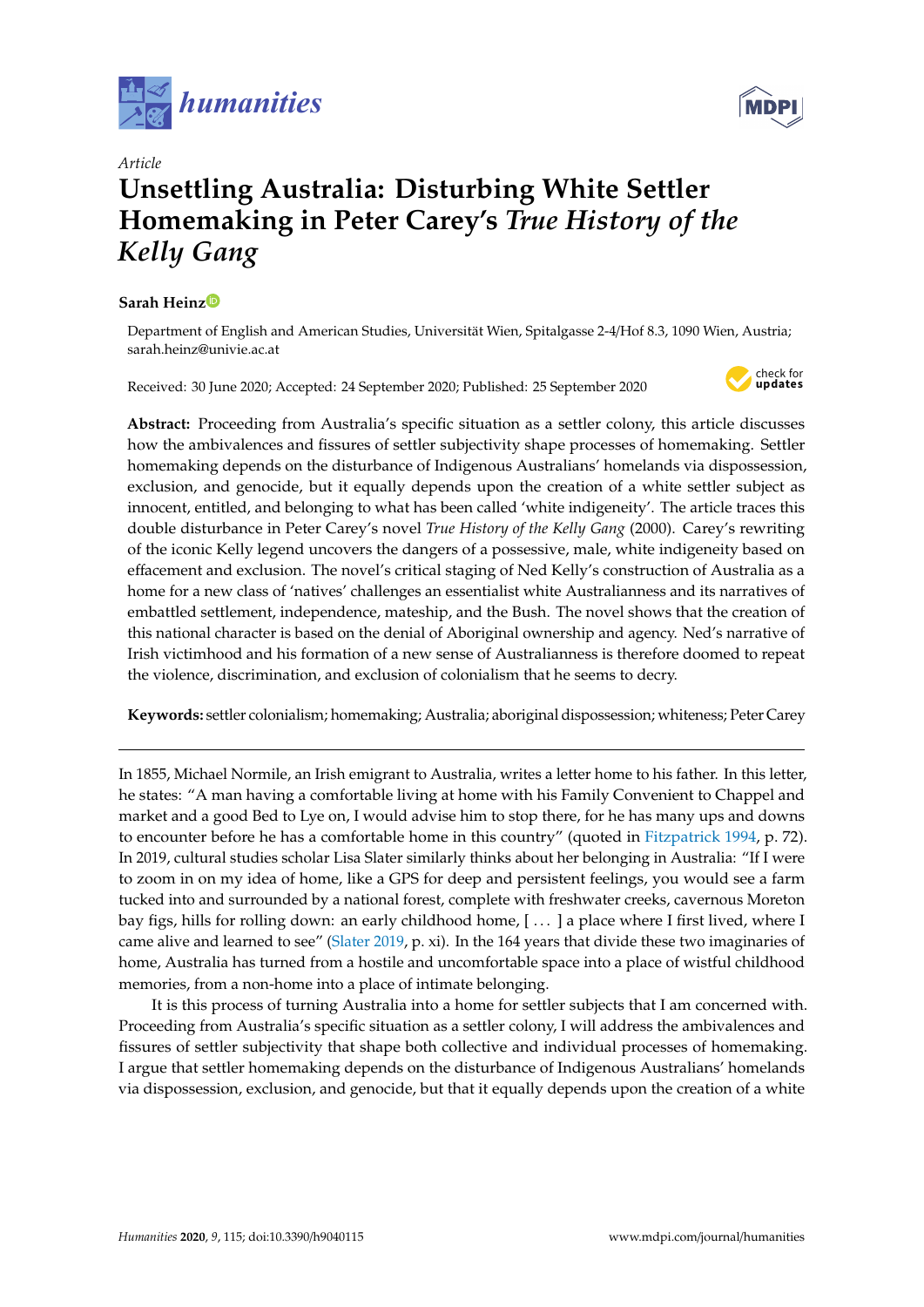settler subject presented as innocent, entitled, and, ultimately, truly belonging to what has been called "white indigeneity" [\(Lawson](#page-9-1) [2004,](#page-9-1) p. 157; see also [Mullaney](#page-10-1) [2007\)](#page-10-1).<sup>1</sup>

At first glance, these two premises seem mutually exclusive, but myths of settlement and nation-making show that "seizing a continent and alternately destroying and governing its original people shaped how white Australians came to see themselves as independent citizens" [\(Curthoys and](#page-9-2) [Mitchell](#page-9-2) [2018,](#page-9-2) p. i). For most individual settlers, the white Australian claim to sovereignty took the shape of establishing control over land and making a home. These processes were based upon the creation of a white indigeneity because "indigeneity is constituted by the notion that one is already at home" [\(Spark](#page-10-2) [1999,](#page-10-2) p. 58). However, this making of home unmade the homes and communities of Indigenous Australians, a fact that was duly overlaid by settler subjects' self-image as victims of oppression and tyranny. Being at home is therefore founded upon the disturbance of somebody else's homeland, but this new sense of home remains insecure in spite of multiple processes of effacement and national narratives of self-victimization.

The material for my analysis is Peter Carey's novel *True History of the Kelly Gang*, first published in 2000 and winner of the 2001 Booker Prize. The novel deals with bushranger Ned Kelly's life and family as well as with the famous Kelly outbreak and the outlaw's capture and death in 1880. In a skillful ventriloquism of the historical Jerilderie letter, dictated by Ned Kelly in 1879, Carey gives his version of Kelly a vivid and unique, yet highly unreliable voice and calls into question, in his provocative doubling of "true" and "history", the 'truth' of Australianness, whiteness, or victimhood (see [Kern-Stähler](#page-9-3) [2003;](#page-9-3) see also [Pons](#page-10-3) [2001,](#page-10-3) pp. 64–65; [Eggert](#page-9-4) [2007\)](#page-9-4). For my interest in the ambivalences of settler homemaking, this novel is specifically relevant for three main reasons. Firstly, Ned Kelly is, in spite of his controversial status, one of Australia's best-known national icons and often presented as the epitome of a typically Australian spirit of anti-authoritarianism, loyalty to your 'mates', and egalitarianism, an image of an allegedly 'national character' probably best described in Russel Ward's contested *The Australian Legend* (see [Ward](#page-10-4) [1958,](#page-10-4) pp. 1–2). The Kelly story sets the stage for a national story of belonging and identity and connects Australians to their homeland.

Secondly, the novel focuses on Ned Kelly's Irish Catholic roots and therefore discusses a part of Australia's settler society that encapsulates, in a nutshell, the duality of resistance and effacement that I started with. The ambiguous position of the Irish as both victims and accomplices of the British colonial system throws into relief the problematic narrative that, to a lesser extent, shapes all myths about Australian nation- and homemaking (see [MacDonagh](#page-9-5) [2001,](#page-9-5) p. 447; see also [Akenson](#page-8-0) [2005,](#page-8-0) pp. 454–56). Although often presented as "comparatively more benign colonizers", the Irish in Australia were not simply on the wrong side of the colonizer–colonized dichotomy and the victims of a brutal and unjust system [\(McGrath](#page-9-6) [2013,](#page-9-6) p. 109). Like other white settlers, they were equally "the agents of colonial rule, and their own subsequent development—cultural as well as economic—does not simply align them with other colonised peoples" [\(Loomba](#page-9-7) [2005,](#page-9-7) p. 14; see also [McGrath](#page-9-6) [2013,](#page-9-6) pp. 118–20).

Thirdly, the novel explicitly focuses on Ned Kelly's transformation from seeing himself as an Irish victim of English oppression to creating a specifically white and male Australian ethos of belonging and entitlement. He thus effectively adopts the position of the battler and the victim in order to efface Indigenous dispossession and to create and make plausible a new sense of white indigeneity.<sup>2</sup> The ambivalent position of the Irish in Australia and Ned Kelly's iconic story therefore enable a more far-reaching analysis of the complex and multiple disturbances of home in settler societies at large.

<sup>1</sup> Concerning my usage of the term 'white', I want to stress that I do not apply it as the description of an existing racial category or a specific phenotype based on genetic variation. Instead, 'white', like all racial markers, connotes a racialized identification and socio-cultural construction and does not exist in terms of a biological or genetic fact (see [Miles and Brown](#page-10-5) [2003,](#page-10-5) pp. 88–89). In the case of whiteness, it specifically ascribes unearned privilege to those allowed to identify and be accepted as white (see [McIntosh](#page-10-6) [2013\)](#page-10-6).

<sup>&</sup>lt;sup>2</sup> For the national myth of the battler and the victim, see [Curthoys](#page-9-8) [1999.](#page-9-8)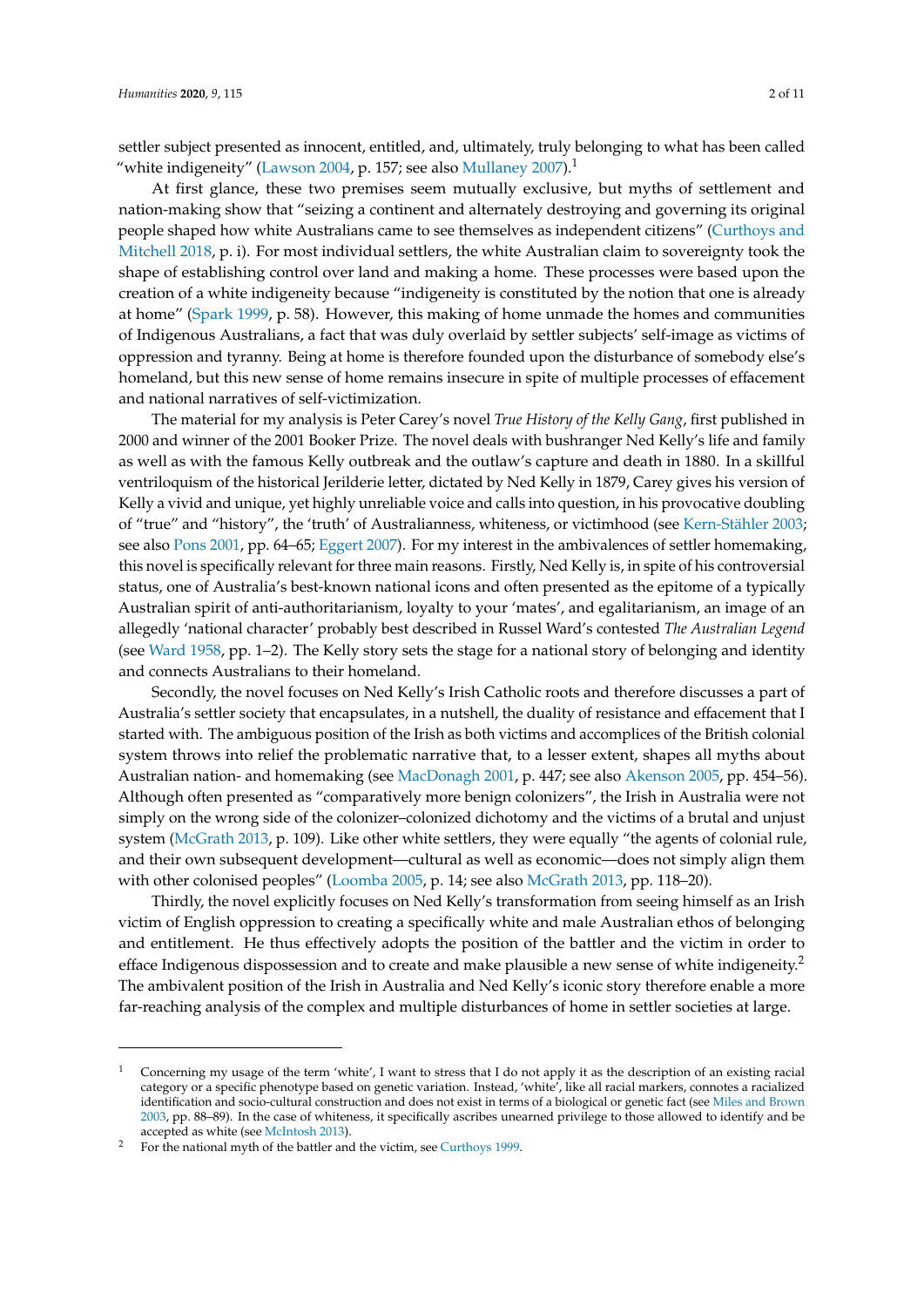Proceeding from a short breakdown of research on settler colonialism and settler subjectivity, I will analyze Carey's version of the Kelly story by first focusing on encounters with Indigenous Australians to then, in a second step, zoom in on Ned's creation of an Australian self that enables him to present Australia (and not Ireland) as his home and entitlement.

#### **1. Settler Colonialism and the Disturbance of Home**

In her discussion of the term 'colonialism', Ania Loomba looks at dictionary definitions of 'colony' which, taken from the Latin 'colonia', means farm or settlement and describes both "a settlement in a new country" as well as "a body of people who settle in a new locality, forming a community" (*OED* definition, quoted in [Loomba](#page-9-7) [2005,](#page-9-7) p. 7). She then turns her scrutiny to the remarkable avoidance of any "reference to people other than the colonisers" and states: "Hence it evacuates the word 'colonialism' of any implication of an encounter between peoples, or of conquest and domination. [ . . . ] The process of 'forming a community' in the new land necessarily meant *un-forming* or *re-forming* the communities that existed there already" [\(Loomba](#page-9-7) [2005,](#page-9-7) pp. 7–8, italics in original). Loomba's argument shows what is also salient for homemaking processes in settler colonies: the dispossession and destruction of other peoples' homes that is both ignored and made invisible.

Research on settler colonies takes up studies of colonialism, but stresses that "settler colonialism supersedes rather than *reproduces* the colonial rule of difference; settlers win by *discontinuing* unequal relationships rather than maintaining them" [\(Veracini](#page-10-7) [2017,](#page-10-7) p. 3; see also [Curthoys and Mitchell](#page-9-2) [2018,](#page-9-2) pp. 11–12). Justified by the ideology of 'terra nullius', settlement as a mode of domination focuses on the possession of land and is, therefore, in a first step, geographical: "settler colonialism turns someone else's place into space and then into place again" [\(Veracini](#page-10-7) [2017,](#page-10-7) p. 5; see also [Moreton-Robinson](#page-10-8) [2003,](#page-10-8) pp. 24–28).

In a second step, settler colonialism encourages continuing chains of (regulated) immigration because the ultimate goal is to stay in the new locality. Settlers, specifically in later stages of settlement, were therefore relatively autonomous from colonized labor, $3$  a fact that first resulted in genocide and later spurred on theories of the "vanishing" or "doomed races" of Indigenous peoples: "Such extinction narratives serve a political purpose in settler societies, to both forget and move on from violence and to nullify current political claims by living Aboriginal people" [\(Edmonds and Carey](#page-9-9) [2017,](#page-9-9) p. 375; see also [McGregor](#page-9-10) [1993\)](#page-9-10). Patrick Wolfe's influential definition of settler colonialism therefore states that its primary logic "can be characterized as one of elimination" [\(Wolfe](#page-10-9) [2005,](#page-10-9) p. 867; quoted in [Curthoys and Mitchell](#page-9-2) [2018,](#page-9-2) p. 14). A permanent homeland is thus established by way of displacement (see [Veracini](#page-10-7) [2017,](#page-10-7) p. 4), justified by doctrines like supercessionism, "the notion that settlers had a right to replace indigenes [ . . . ] based on claims of British moral and racial superiority" [\(Edmonds](#page-9-9) [and Carey](#page-9-9) [2017,](#page-9-9) p. 377), and perpetuated by measures like the White Australia Policy that aimed at regulating immigration and population growth (see [Carey](#page-9-11) [2011\)](#page-9-11).

Finally, in a third step, this permanence of the new settlement and the ongoing un-forming or disturbance of the Indigenous communities has the consequence that settler colonialism "has typically resisted formal decolonisation" and continues to be a mode of domination [\(Veracini](#page-10-7) [2017,](#page-10-7) p. 3). This is encapsulated in the ironic comment of Australian poet Bobbi Sykes on the issue of whether Australia can be called postcolonial: "What? Postcolonialism? Have they left?" (quoted in [Veracini](#page-10-7) [2017,](#page-10-7) p. 3). Aileen Moreton-Robinson accordingly talks about Australia as a "postcolonizing nation-state" in which "a sense of belonging [is] derived from ownership as understood within the logic of capital" [\(Moreton-Robinson](#page-10-8) [2003,](#page-10-8) pp. 23, 30). This continuing reliance on dispossession and on homemaking as a denial of this original dispossession then creates the uneasy and "jealously guarded" belonging to

 $3$  The claim to a general disinterest in Indigenous labor has been questioned, for example, by Curthoys and Mitchell who criticize Wolfe's notion of "an ideal type of settler colonialism" and his downplaying of counter-evidence as in the cattle stations of the Australian Northern Territories (see [Curthoys and Mitchell](#page-9-2) [2018,](#page-9-2) pp. 14–5).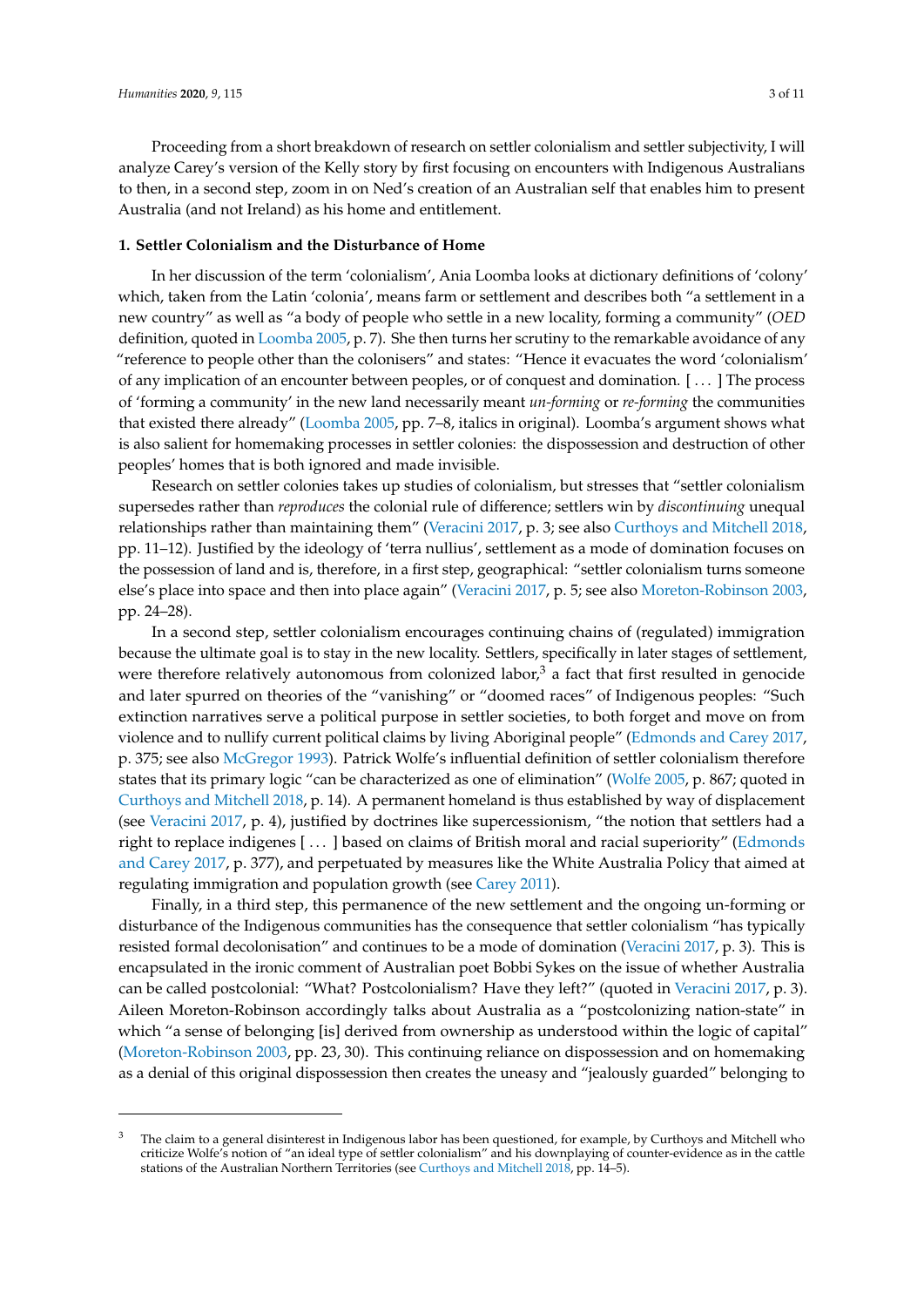a settler state like Australia, even in the present day [\(Moreton-Robinson](#page-10-8) [2003,](#page-10-8) p. 27). Klik accordingly argues that white Australia will not be able to deal with its sense of unsettlement as long as Indigenous Australians are not able to "re-settle both materially and emotionally" [\(Klik](#page-9-12) [2020,](#page-9-12) p. 178). The sometimes angry reactions to Aboriginal claims to sovereignty and land like the Native Title Act of 1993 and the rejection of the "Uluru Statement from the Heart" of 2017 in which Indigenous Australians asked for the establishment of an Indigenous representative body in parliament, are a testament of many white Australians' fear of losing home (see [Slater](#page-10-0) [2019,](#page-10-0) pp. 133–34). This fear led (again) to a sense of white Australian victimhood and a rejection of gestures towards reconciliation such as Prime Minister Kevin Rudd's speech in parliament on 13 February 2008 in which he apologized to Australia's Indigenous peoples, specifically for the Stolen Generations (see [Slater](#page-10-0) [2019,](#page-10-0) p. 15; see also [Curthoys](#page-9-8) [1999,](#page-9-8) pp. 17–18). In the public debate around these issues, it becomes obvious that settler colonialism is still a mode of domination in Australia, even though Indigenous voices are getting louder.

In the context of my own concern with the ambivalences of white homemaking in Australia, two important qualifications have to be made for the definition of settler colonialism presented above. Firstly, Wolfe's formulation that settlement is based on a 'logic of extermination' seems to decry the treatment of Indigenous peoples while, problematically, implying that settlers were indeed able to fully take possession of the land. Australia again seems to turn into 'terra nullius', albeit after the removal of the Indigenous population. Curthoys and Mitchell accordingly warn that we need to "give full recognition to the histories of survival and transformation that followed" and propose to talk about genocide instead of extermination. This gives recognition to Indigenous survival while acknowledging "the enormity of the human destruction that occurred in the wake of colonisation" [\(Curthoys and Mitchell](#page-9-2) [2018,](#page-9-2) p. 15; see also [Edmonds and Carey](#page-9-9) [2017,](#page-9-9) pp. 372–76). This is an interesting proposition for the analysis of homemaking processes, because the original definition of genocide, first put forward by Polish Jewish jurist Raphaël Lemkin, already includes the "colonization of the area by the oppressor's own nationals" and, therefore, violent settlement (quoted in [Curthoys and Mitchell](#page-9-2) [2018,](#page-9-2) p. 15). In addition, the term genocide can be connected to Porteous and Smith's important concept of domicide, "the deliberate destruction of home by human agency in pursuit of specified goals, which causes suffering to the victims" [\(Porteous and Smith](#page-10-10) [2001,](#page-10-10) p. 12). Australian history shows that the deliberate destruction of Indigenous peoples' homes via child removal (most infamously in the policies resulting in the Stolen Generations), the dispersal of communities, the devastation of natural resources and homesteads, or the destruction of sacred places was a major aspect of genocide and settlement, and the consequences of such measures still reverberate in contemporary Australian society (see [Edmonds and Carey](#page-9-9) [2017,](#page-9-9) pp. 378–80).

The second qualification I would like to add is that settler colonialism is not only a territorial and legal phenomenon, but equally works on the level of the individual psyche and thus shapes everyday practices and social relations. It is this combination of place, practices, and a sense of self that I want to call settler subjectivity. Here, I adapt Mark Rifkin's notion of "settler common sense", defined as "the ways the legal and political structures that enable non-Native access to Indigenous territories come to be lived as given, as simply the unmarked, generic conditions of possibility for occupancy, association, history, and personhood" [\(Rifkin](#page-10-11) [2013,](#page-10-11) pp. 322–23). Settlement as control over land via expropriation and genocide gives rise to kinds of affect that enable these violent processes "to be lived as quotidian forms of non-Native being and potential" [\(Rifkin](#page-10-11) [2013,](#page-10-11) p. 323). This, in turn, both enables and necessitates the effacement and constant deferral of the Indigenous element in often mundane everyday practices, such as putting up fences, grazing cattle, or constructing farms and stations. Nevertheless, the 'Native' always remains part of the everyday as a "non-relation", a term that takes into account that relations did and do exist but that, at the same time, these relations are effaced in non-Native social structures [\(Rifkin](#page-10-11) [2013,](#page-10-11) p. 323). Veracini similarly talks about the "settler colonial non-encounter" that needs to disavow the presence of the Indigenous other [\(Veracini](#page-10-12) [2010,](#page-10-12) p. 86; quoted in [Slater](#page-10-0) [2019,](#page-10-0) p. 20). Settlement turns into "a shifting assemblage of ordinary actions, occupancies, ethics, aspirations, dispositions, and sensations" [\(Rifkin](#page-10-11) [2013,](#page-10-11) p. 327), and its ordinariness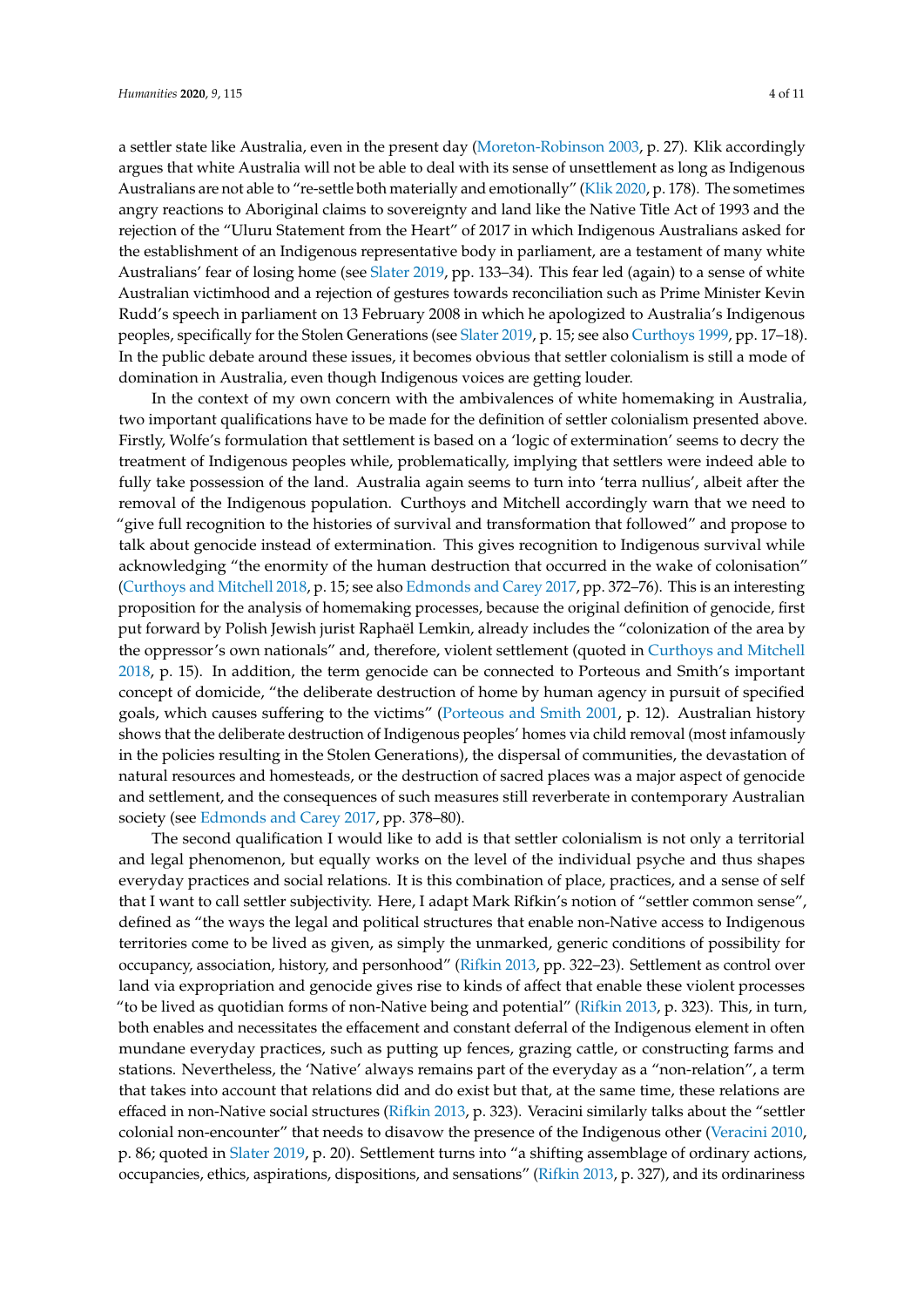and invisibility "reaffirm, normalize, and propel settlement as the 'ready-made' against which new information, sensation, experience affectively is managed" [\(Rifkin](#page-10-11) [2013,](#page-10-11) p. 330). In the following interpretation of *True History of the Kelly Gang*, I want to use this notion of settler subjectivity and its normalization and affirmation of settlement to show how the Kelly story as told by Carey elucidates the blind spots of white Australia's homemaking myths, and I want to start with settler–Native encounters and non-encounters.

#### **2. Absent Presence: Indigenous Australians in the Kelly Story**

Although Indigenous Australians are nearly absent from the narrative, they appear at crucial points in the novel. They have two functions in Ned Kelly's world: they are either presented as part of the landscape or they are trackers employed by the police of Victoria. Both functions are well-established in colonial narratives and turn Indigenous people into objects or animals (see [McClintock](#page-9-13) [1995,](#page-9-13) pp. 34–36). The first depiction of Aboriginal people in the novel is a story about an encounter between Ned's father and "a vicious Sydney black by the name of Warragul" who "had gotten a mob together made of the remnants of different tribes" [\(Carey](#page-9-14) [2000] [2001,](#page-9-14) p. 17). Here, Ned is obviously aware of the fact that these tribes are only remnants of their former communities, yet he is unable to acknowledge the role of white people in this process: "my father had done nothing against Warragul but when he arrived at the Murray River near Barnawatha a shower of spears sailed out of the bush and struck his donkey dead beneath him" (Carey [\[2000\]](#page-9-14) [2001,](#page-9-14) p. 17). Ned claims individuality and innocence for his father, while at the same time seeing the Aboriginal group as a collective of "shouting savages" that attempts to burn his father alive [\(Carey](#page-9-14) [2000] [2001,](#page-9-14) p. 17). The narrative of his father's battle and escape accordingly stresses the stupidity and ignorance of the Indigenous people by claiming that his father could escape through the rear windows of the hut in which he was hiding with "the blacks keeping watch on one side of his funeral pyre" [\(Carey](#page-9-14) [2000] [2001,](#page-9-14) p. 17). The humanization of his father, deemed a dangerous criminal and sub-human by the convict system, is achieved via the dehumanization of Indigenous Australians.

When the Kelly Gang is later pursued by the police, the gang meets Aboriginal men who work as trackers for the police. These trackers are compared to weapons, dogs, or demons and are thus dehumanized and turned into mere objects that are used by white men against the Kellys: "those black trackers from Queensland was murderous demons they already butchered many men before they caught the scent of us" [\(Carey](#page-9-14) [2000] [2001,](#page-9-14) p. 385). Similar to the Indigenous group his father met, the trackers are again from a different region of Australia, stressing that Kelly's Victoria is considered as his home while Indigenous Australians are aliens imported from somewhere else (here, Sydney and Queensland), an ironic inversion of settler–Native relations. After the shooting of the policemen at Stringybark Creek, the police use trackers to hunt the Kellys for the first time. Joe Byrne, Steve Hart, and Dan Kelly monitor the police camp while Ned spends time with his lover Mary Hearn at the selection of his mother. When Steve sees the trackers, he says: "Niggers [ . . . ] I aint afraid of niggers", and Joe answers: "What you is calling niggers is black trackers that one old b—r is more dangerous than 20 effing Spencers" [\(Carey](#page-9-14) [2000] [2001,](#page-9-14) p. 321). The Spencer is a modern repeating rifle that the colonial police imports from North America to hunt down the Kellys. By comparing the trackers to these weapons, the Aboriginal men are turned into instruments in the hands of the white policemen, and the racial slur that both Steve and Joe use shows that the Irish Australian rebels partake in the derogatory stereotypes of white Australia that they seem to be fighting.

Nevertheless, there is the potential for the Kellys to use their own subaltern status in the colonial system to ally themselves with the trackers. Stories of such alliances were often used to "provide a fond and humane account of the Irish in Australia" and create what McGrath calls "agreeable narratives" [\(McGrath](#page-9-6) [2013,](#page-9-6) p. 117). Ned's description of the way the Indigenous men are treated by the police outlines this potential: "Soon there were a merry fire and much tucker were produced. Clearly the blackfellows received no invitation to this feast and soon they retreated into the bush beside the swamp" [\(Carey](#page-9-14) [2000] [2001,](#page-9-14) pp. 321–22). The trackers are not part of the party, and in line with colonialist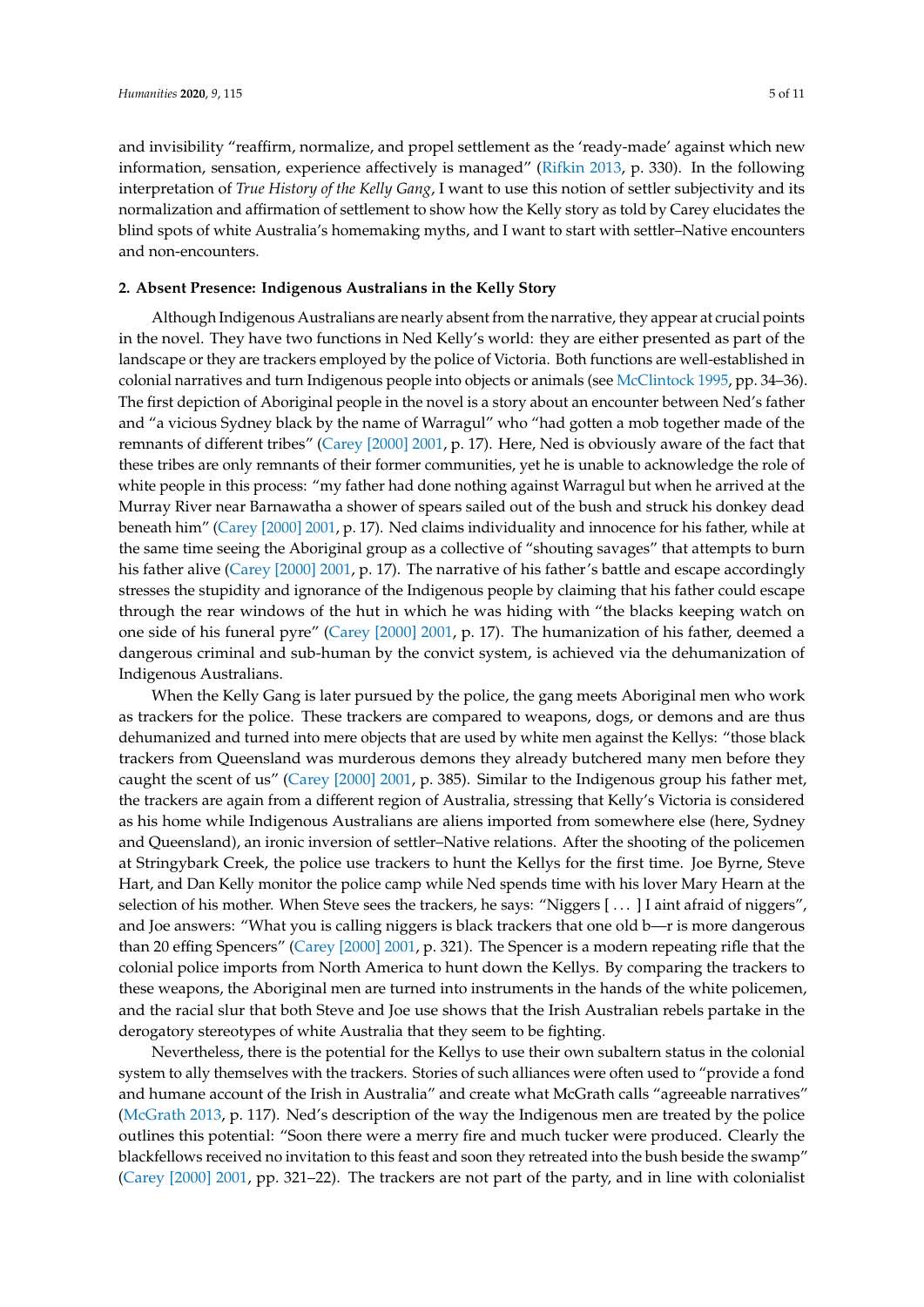images of them as part of the landscape, they retreat into the bush as long as their skills are not needed. However, the Kelly Gang does not side with the trackers. Instead, they act as they did when they heard of the police officers' Spencer rifles: they simply take the policemen's weapons. In this instance, Joe uses a combination of threat and patronizing instead of simply shooting the Indigenous men. He addresses the older tracker with "uncle" while he is addressed as "boss". Pointing the stolen Spencer rifle at the trackers, he orders them to lead the police away from the gang, a request to which the older tracker answers: "Nothing here boss [ . . . ] I swear by Jesus them tracks all belong to cattle. [...] Them b—rs get by very good without me boss you watch them" [\(Carey](#page-9-14) [2000] [2001,](#page-9-14) p. 323). A close reading of this passage shows an interesting slippage in settler–Native relations. Joe hates the police, but he also threatens the Aboriginal trackers instead of siding with them against their common enemy. He denigrates them by using the expression "uncle" and even uses the Spencer rifle to scare them away. This is ironic because the Indigenous men have before been compared to precisely this weapon. Joe thus uses one weapon of the colonizer against another one. Instead of acknowledging the humanity of the trackers, the Irish Australians consequently accept and perpetuate the thingified status of Indigenous people, condoning the colonial hierarchy they profess to fight at this exact moment. The encounter therefore remains a non-encounter in which the logic of settler colonialism prevails.

The tracker is not a passive victim of this logic, though. Although he complies with Joe's request, he intelligently uses strategies of dehumanization and stereotyping to flout both the English police officers and the Irish 'rebels'. By claiming that the Kelly Gang's tracks "all belong to cattle", he applies the settler logic he is a victim of to Joe and the others, turning them into animals as well. This is in tune with Ned's earlier statement that the Protestant children of his school learned each day from their schoolmaster "that all micks was a notch beneath the cattle" [\(Carey](#page-9-14) [2000] [2001,](#page-9-14) p. 32). However, the tracker also refuses to help the police apprehend the Kellys, thus rejecting his position as a passive instrument of state control. The outcome of this encounter consequently is an ambivalent one. Both the Irish Australians and the Aboriginal men have a flexible position in the colonial hierarchy: they are victims of binary thinking and are reduced to objects of colonial control, but they are also able to manipulate and use the rigidity of the system to their own benefit, keeping their sovereignty at least partly within settler society.

Apart from these two passages in the novel, Indigenous people are not a topic in Ned's story. This absence has been noted and criticized, also with respect to other novels by Carey, for example, *Bliss* (see [Jose](#page-9-15) [2005,](#page-9-15) pp. 145–46; see also [Gaile](#page-9-16) [2001,](#page-9-16) p. 38). However, *True History of the Kelly Gang* is a good example of the critical function of this absence because it points the reader to the blind spots of Australian history and ideologies like 'terra nullius'. The filling of this gap in Australian national memory with victimological narratives, in this case, of Irishness and its heroic conflict with the authorities, shows that there actually *is* a gap to be filled as long as the national homeland is seen as exclusively white. Australian sovereignty and homemaking indeed come at the price of the effacement of Indigenous peoples' agency, and the novel narratively performs these settler–Native non-relations.

Thus, I would question Susan K. Martin's interpretation of the missing story of Indigenous Australians in Carey's novel. Martin sees this blind spot as an indication of the novel's endorsement of a "white national identity" for Ned Kelly along the lines of Russel Ward's *Australian Legend* [\(Martin](#page-9-17) [2005,](#page-9-17) p. 310). It is true that in Carey, "Aborigines feature, in victimological style, only as trackers, some sympathetic, mostly otherwise; the pursuers, not the pursued" [\(Martin](#page-9-17) [2005,](#page-9-17) p. 310). However, this is not a sign of the novel actually sharing racist images of Indigenous people as evil enemies or a doomed race. On the contrary: that Ned Kelly finally can construct himself as a 'native' of Australia is shown to be based on his inability to even acknowledge the presence of Aboriginal Australia. Therefore, his self-empowerment performs rather than conceals this central blind spot of Australian nation-making. This performance is encapsulated in the overall unreliability of Kelly's narrative voice and his repeated yet failed attempts at telling 'the' true history of Australian identity, put into a nutshell in the novel's strikingly fragmented title that calls into question the nature of history itself. In spite of feeling victimized by Anglo-Australia, it is impossible for Ned to escape the binary logic of racialized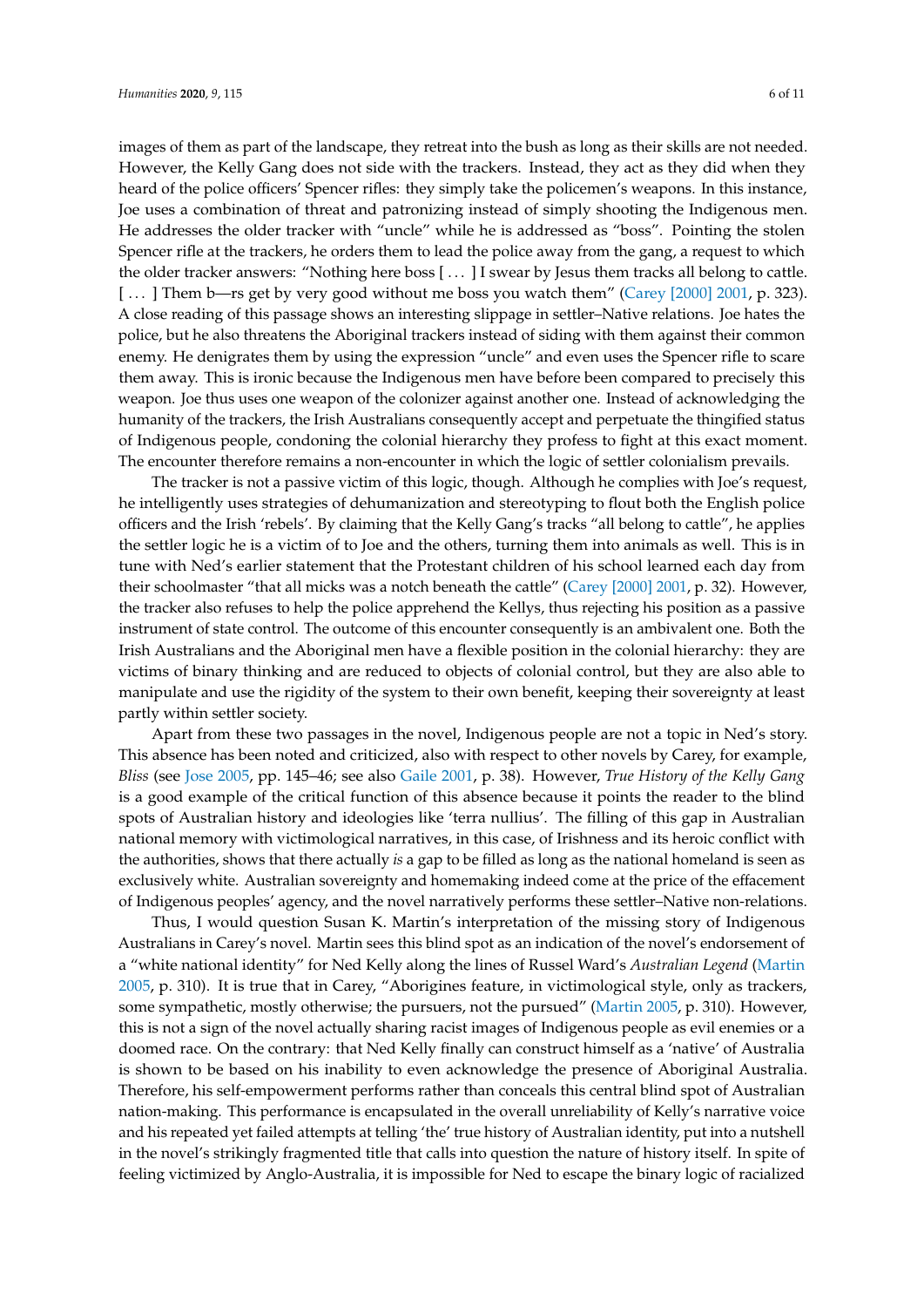colonial discourses as long as he clings to exclusionary notions of identity, history, and belonging. As one reviewer of the novel remarked: "Carey recognizes a moral discrimination which is rarely made in accounts of the sufferings of the Irish peasantry, namely that, as Auden put it, 'those to whom evil is done, do evil in return'" [\(Porter](#page-10-13) [2001,](#page-10-13) p. 19). The innocence and entitlement of Ned's white indigeneity that he is so anxious to establish implodes when faced with its internal contradictions. It is this problematic creation of a white Australian sense of home that I will now turn to.

## **3. "The Conquest of a Field Already Ours": Constructing White Indigeneity**<sup>4</sup>

In the course of his narrative, Ned's sense of home undergoes a major change. While references to Ireland dominate the earlier part of his 'true history' as the source of his family's traditions, origins, and his own sense of self (see [Heinz](#page-9-18) [2013\)](#page-9-18), the latter part of his story shows that Ned's sense of belonging shifts towards Australia. This emerging Australianness is constructed as a biological, hereditary identity that, in spite of its anti-English, anti-authoritarian, and seemingly egalitarian impetus, perpetuates essentialism and exclusion. The novel thus not only broaches Ned's ambivalent position as both colonizer and colonized, it also uses this ambivalence to point out the destructive effects of the white possessive logic that settler homemaking is based upon. The construction of a white indigeneity thus comes under intense scrutiny.

Right at the beginning of his narrative, Ned Kelly shows a close connection to the Australian landscape in which he grows up: "I once again imagined there were never a better place on earth than where I lived at Pleurisy Plains. I could not conceive a better soil or prettier view or trees that did not grow crooked in the winds" [\(Carey](#page-9-14) [2000] [2001,](#page-9-14) p. 19). Throughout the novel, the main goal for his extended family is to buy land that no one can evict them from. They are "drunk with land" [\(Carey](#page-9-14) [2000] [2001,](#page-9-14) p. 22), and Ned and his mother dream of "all the land beneath our feet [which] would be our own to walk on from dawn to dusk ours and ours alone" [\(Carey](#page-9-14) [2000] [2001,](#page-9-14) p. 45; see also Carey [\[2000\]](#page-9-14) [2001,](#page-9-14) pp. 54, 57–58, 268). An ideal of Ireland is still an implicit model for Ned when he imagines the family's Australian property as overwhelmingly green, fertile, and a fairy land (see Carey [\[2000\]](#page-9-14) [2001,](#page-9-14) pp. 116–17, 131, 133, 151), but it is obvious that the Kellys attach themselves to Australian land as their future. Buying and owning land expresses their wish to belong and have a home in the colony, much in line with the white possessive settler logic that Moreton-Robinson describes (see [Moreton-Robinson](#page-10-14) [2015\)](#page-10-14). Indigenous land rights are never a topic because the land is assessed as empty and open for 'cultivation'. Australia as a potential home is therefore based upon "the making given of settlement" and the Kelly family's approach to owning and buying land is part of settler common sense [\(Rifkin](#page-10-11) [2013,](#page-10-11) p. 333).

This homemaking in Australia also influences Ned's attachment to Ireland. In the course of the novel, Ireland increasingly loses its ability to give meaning to Ned's experiences and desires. In the last chapters of Ned's narrative, Australia therefore takes on the motherly characteristics that Ireland has lost. The mountains "folded themselves around us like a mother" [\(Carey](#page-9-14) [2000] [2001,](#page-9-14) p. 307) and the land is a "familiar bosom" [\(Carey](#page-9-14) [2000] [2001,](#page-9-14) p. 311). This presentation of Australia as a mother ties in with masculinist imaginations of colonizing the new land in terms of racialized gender relations: white man battles against and possesses non-white feminized nature (see [Scha](#page-10-15)ffer [1988;](#page-10-15) [Sheridan](#page-10-16) [1995;](#page-10-16) [Dixon](#page-9-19) [1995\)](#page-9-19). This desire to be part of and possess a maternal, Australian landscape is then connected to Ned Kelly's desire to have a home in Australia, a goal that he shares with many of his male sympathizers: "He and I had wanted no more than land a hearth to sit by in the night but he seen us in possession of the police horses and knew that dream were gone to smash" [\(Carey](#page-9-14) [2000] [2001,](#page-9-14) p. 293). Frank Molloy comments here: "Despite being responsive to instances of injustice [ . . . ] Peter Carey's Ned Kelly is no Irish freedom fighter. [...] Decent toil and a white picket fence are his goals;

<sup>&</sup>lt;sup>4</sup> The quotation is taken from John West's text "The League Tracts: The Gold Discovery and the League", published in 1851 (quoted in [Veracini](#page-10-17) [2016,](#page-10-17) p. 311).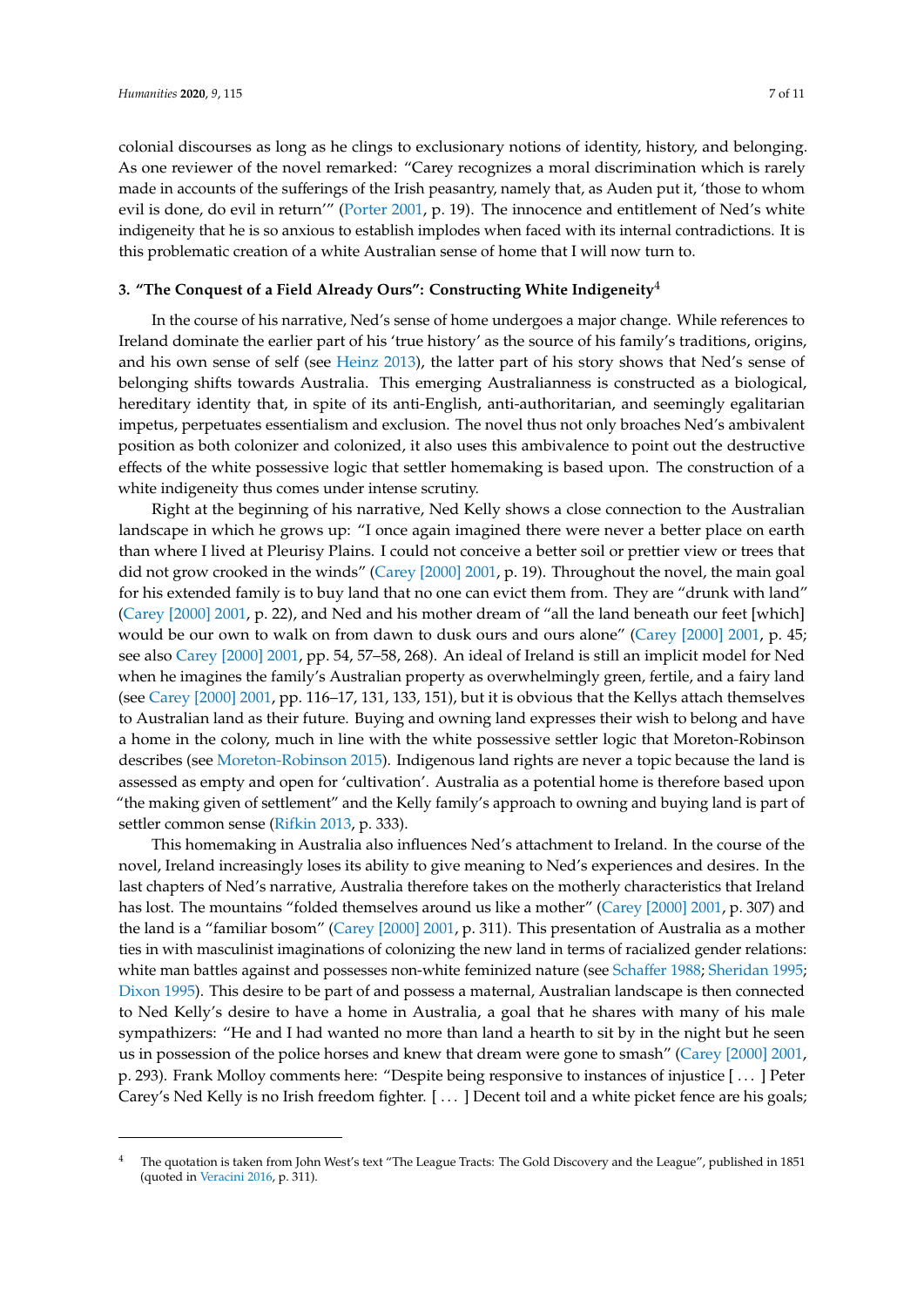it is almost suburban" [\(Molloy](#page-10-18) [2003,](#page-10-18) p. 109). This gendering of home within a motherly Australian landscape re-creates white, patriarchal ideals of family and nation-state and again stresses that Ned Kelly is far from rebelling against the power structures of paternalistic English colonialism.

Kelly's 'rebellion' against colonial authority is connected to such gendered and racialized homemaking aspirations because he accuses the government, the police, and the courts of destroying the possibility of making his and all other (male) settlers' dream of home come true. Kelly and the Irish Australian settlers here turn into true Australians because they are part of the land, while people like Anglo-Australian magistrate McBean can never belong: "He did not own that country he never could" [\(Carey](#page-9-14) [2000] [2001,](#page-9-14) p. 234). Ned and his growing gang with its hundreds of sympathizers and supporters are presented as the kernel of a new Australian nation: "We was building a world where we would be left alone" [\(Carey \[2000\]](#page-9-14) [2001,](#page-9-14) p. 234).

Ned Kelly's creation of a common Australianness culminates in his speech at Faithfull's Creek in which he justifies his actions in front of the workmen that the gang holds hostage. He calls these men "a jury of our peers" [\(Carey](#page-9-14) [2000] [2001,](#page-9-14) p. 356). This 'jury' is presented as a glimpse of the future of Australia as an egalitarian society that transcends the oppositions that have structured Kelly's history and the colonies so far. In spite of differences in terms of class, religion, or country of origin, the men share what Kelly calls "the historic memory of UNFAIRNESS":

And here is the thing about them men they was Australians they knew full well the terror of the unyielding law the historic memory of UNFAIRNESS were in their blood and a man might be a bank clerk or an overseer he might never have been lagged for nothing but still he knew in his heart what it were to be forced to wear the white hood in prison he knew what it were to be lashed for looking a warder in the eye and even a posh fellow like the Moth had breathed that air so the knowledge of unfairness were deep in his bone and marrow. In the hut at Faithfull's Creek I seen proof that if a man could tell his true history to Australians he might be believed it is the clearest sight I ever seen and soon Joe seen it too.

[\(Carey \[2000\]](#page-9-14) [2001,](#page-9-14) pp. 359–60)

When the gang departs, its hostages applaud its "display of flashy riding": "And lo they did applaud us with their eyes bright their faces red bank managers & overseers & ex policemen they stood in the scorching sun and cheered us that were a development we never hoped before" [\(Carey](#page-9-14) [2000] [2001,](#page-9-14) p. 361). What is obvious in these descriptions of an alleged Australian national character is not only its masculinist basis in a jury that consists only of men. It is also obvious that Ned again applies essentialist discourse to explain *why* these men from different backgrounds share a common history. They have "breathed that air" and a genetic knowledge of Australian history, specifically of convictism, is "deep in [their] bone and marrow", even if their individual experience is an entirely different one. Ned supplants motherly Irish foundational myths with a new masculinist Australian one, all the while claiming to be inclusive and egalitarian.

However, his essentialist logic creates yet another 'race', presented as entirely different from (and better than) the English colonizer. Hierarchies are kept while evaluations are inverted. By claiming that he, his gang, and the "jury of his peers" are 'natives', Ned perpetuates racialized and gendered essentialisms in order to cast himself as part of a new white, manly race and legitimize their claim to a patriarchal, homely home. This "capacity to project images of regenerated settler colonial 'manhood' onto Australian realities" is typical for the settler rhetoric that dominated public discourse in the 19th century [\(Veracini](#page-10-17) [2016,](#page-10-17) p. 306). He therefore not only excludes women in a typical gesture towards mateship, he also excludes non-white immigrants and Indigenous Australians who do not even figure in his imaginary of the new nation. In Ned's speech and vision, Australian sovereignty indeed comes at the cost of exclusion, effacement, and dispossession and is based on an inherently violent claim to belonging and home: "[ . . . ] the spaces of home, homeland and nation inscribe gendered and racialized geographies of inclusion and exclusion" [\(Blunt and Dowling](#page-8-1) [2006,](#page-8-1) p. 159). As in his dreams of owning land, Ned's anti-authoritarian Australianness again "relies on the making given of settlement"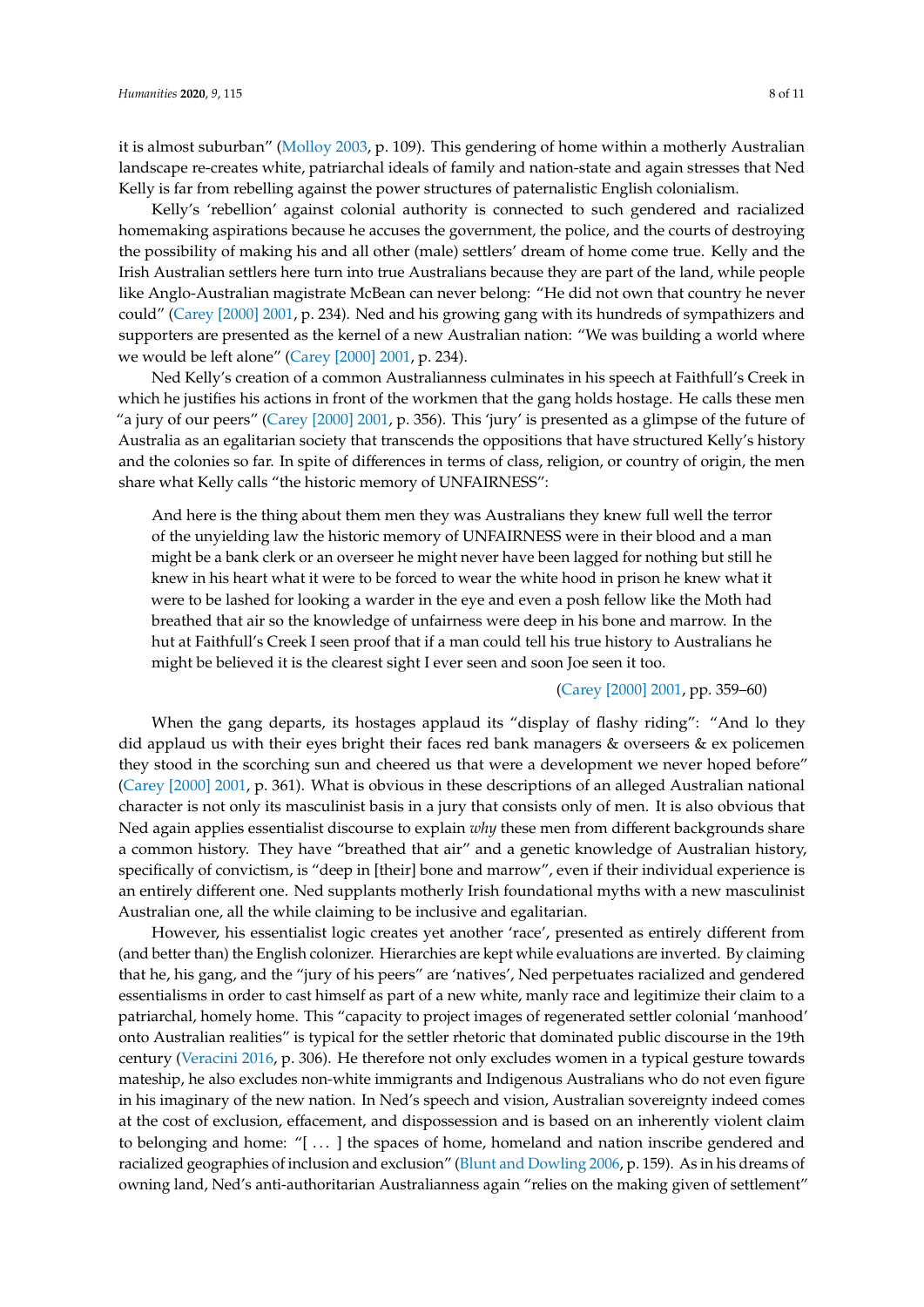[\(Rifkin](#page-10-11) [2013,](#page-10-11) p. 333) and articulates a seemingly independent settler subjectivity that, in truth, heavily depends on the exertion of control over other populations and their rights. The paradoxes within his formation of a new Australian 'race' therefore effectively uncover the paradoxes so central to settler subjectivity: "So the incubating myth of the anti-authoritarian Kelly Gang, as it enters popular consciousness, begins to enable and authorize the simplistic nationalism that Kelly's fight against the established order in Australia was meant to challenge" [\(Bliss](#page-8-2) [2005,](#page-8-2) p. 297). The reader is thus able to see the inherent danger of a sense of home and belonging that can only work if it excludes others: "Carey's purpose is to raise the question of whether Australian independence has not simply resulted in 'the rape of the land, the marginalization of the Native Australians, and the denial of the feminine'" [\(Fletcher](#page-9-20) [1992;](#page-9-20) quote in quote [Callahan](#page-9-21) [1990,](#page-9-21) p. 26). In effect, Ned Kelly partakes in a problematic double supercessionism, first by claiming the right to replace Indigenous Australians by simply ignoring their presence, and, secondly, by claiming the right to replace the English colonizers due to the moral superiority of the new 'race' of Australian 'natives'. Such claims enable settler homemaking, which in itself is an unsettling and disturbing process that facilitates the conversion of the unfamiliar Antipodes into a homely mother country.

#### **4. Conclusions: The Lies and Silences of Settler Homemaking**

Carey's rewriting of the Kelly legend uncovers the dangers of constructing a possessive, male, white indigeneity based on effacement and exclusion. Ned's construction of Australia as a home for a new class of 'natives' reveals the effects of applying the ordering patterns and evaluations of a system that he wants to resist but is bound to replicate due to its invisibility and givenness within a system of settler common sense. This central ambivalence of the Kelly myth underlines Carey's notion that Australian history is based on two lies: that the country was empty when the white people came, and that Australians are "proud and free and anti-authoritarian" (quoted in [Fletcher](#page-9-20) [1992\)](#page-9-20). In another interview, Carey has stated that in Australia, the past "has been the subject of denial and memory-loss" and that it is essential to "untangle all the lies we've told and been told. [...] Ned Kelly is a really good example" [\(Gaile](#page-9-22) [2005,](#page-9-22) p. 3). Indeed, Ned Kelly is a good example, because he repeats colonial denials and lies in his own unreliable creation of an Australianness that comes into being in the heroic story of embattled settlement, independence, mateship, and the Bush.

Ned becomes a national hero, but what that national homeland actually is remains as unclear as the truth of Ned's 'true' history. Carolyn Bliss proposes that this lack at the center of Carey's novel hints at an insecurity at the heart of national identity narratives: "[...] the implication remains that Ned Kelly cannot write directly about 'Ned Kelly' because he does not yet know who that person is; the process of telling his story  $[ \dots ]$  is meant to locate and convey the meaning Ned seeks" [\(Bliss](#page-8-2) [2005,](#page-8-2) p. 291). In this interpretation, Ned again becomes an icon of his nation, but this time it is not the indomitable, egalitarian 'Australia Felix', but a nation that is unsettled and disturbed because the violent exclusions and effacements of settlement come to haunt the settlers' homes. The outcome of the novel is an acknowledgment of the human desire to belong, to have a home, and feel at home. However, Carey also makes clear that, if unreflected, this desire can lead to a repetition of the violent and exclusionary structures that one rejects.

**Funding:** This research received no external funding.

**Conflicts of Interest:** The author declares no conflict of interest.

### **References**

<span id="page-8-0"></span>Akenson, Don. 2005. *An Irish History of Civilization*. Ithaca: McGill-Queen's University Press, vol. 1.

<span id="page-8-2"></span>Bliss, Carolyn. 2005. Lies and Silences: Cultural Masterplots and Existential Authenticity in Peter Carey's *True History of the Kelly Gang*. In *Fabulating Beauty: Perspectives on the Fiction of Peter Carey*. Edited by Andreas Gaile. Amsterdam and New York: Rodopi, pp. 275–300.

<span id="page-8-1"></span>Blunt, Alison, and Robyn Dowling. 2006. *Home*. London and New York: Routledge.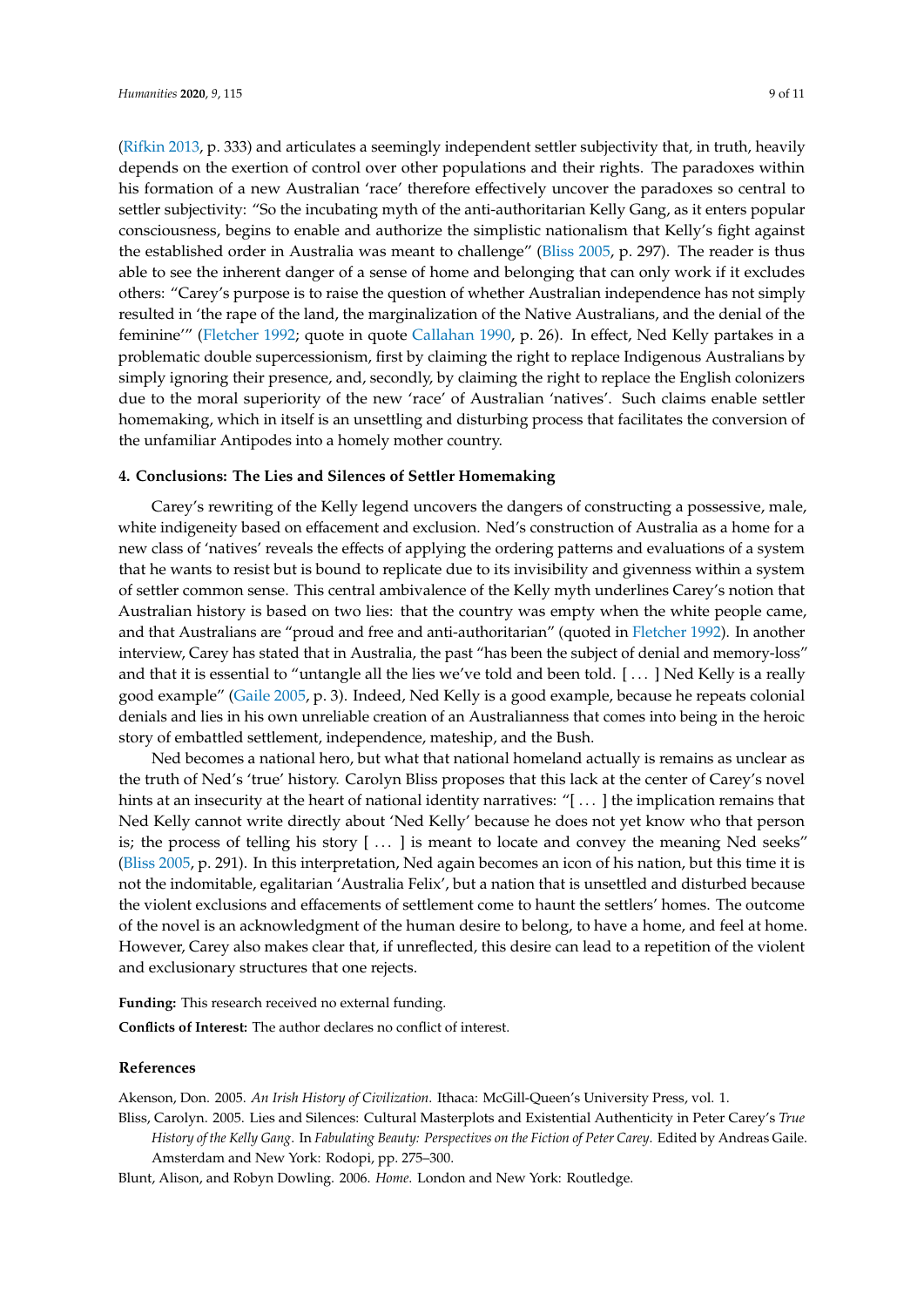- <span id="page-9-21"></span>Callahan, David. 1990. Peter Carey's *Oscar and Lucinda* and the Subversion of Subversion. *Australian Studies*  $4:20-6.$
- <span id="page-9-14"></span>Carey, Peter. 2001. *True History of the Kelly Gang*. London: Faber and Faber. First published 2000.
- <span id="page-9-11"></span>Carey, Jane. 2011. "Wanted! A real white Australia": The women's movement, whiteness and the settler-colonial project. In *Studies in Settler Colonialism: Politics, Identity, Culture*. Edited by Fiona Bateman and Lionel Pilkington. New York: Palgrave, pp. 121–39.
- <span id="page-9-8"></span>Curthoys, Ann. 1999. Expulsion, exodus and exile in white Australian historical mythology. *Journal of Australian Studies* 23: 1–19. [\[CrossRef\]](http://dx.doi.org/10.1080/14443059909387469)
- <span id="page-9-2"></span>Curthoys, Ann, and Jessie Mitchell. 2018. *Taking Liberty: Indigenous Rights and Settler Self-Government in Colonial Australia, 1830–1890*. Cambridge: University Press.
- <span id="page-9-19"></span>Dixon, Robert. 1995. *Writing the Colonial Adventure: Race, Gender and Nation in Anglo-Australian Popular Fiction, 1875–1914*. Melbourne: Cambridge University Press.
- <span id="page-9-9"></span>Edmonds, Penelope, and Jane Carey. 2017. Australian Settler Colonialism over the long Ninetheenth Century. In *The Routledge Handbook of the History of Settler Colonialism*. Edited by Edward Cavanagh and Lorenzo Veracini. London and New York: Routledge, pp. 371–89.
- <span id="page-9-4"></span>Eggert, Paul. 2007. The Bushranger's Voice: Peter Carey's *True History of the Kelly Gang* (2000) and Ned Kelly's Jerilderie Letter (1879). *College Literature* 43: 120–39. [\[CrossRef\]](http://dx.doi.org/10.1353/lit.2007.0030)
- <span id="page-9-0"></span>Fitzpatrick, David M. 1994. *Oceans of Consolation: Personal Accounts of Migration to Australia*. Cork: University Press.
- <span id="page-9-20"></span>Fletcher, M. D. 1992. Post-Colonial Peter Carey. *Span: Journal of the South Pacific Assoc for Cwlth Lit and Language Studies*. Number 32. Available online: https://[wwwmcc.murdoch.edu.au](https://wwwmcc.murdoch.edu.au/ReadingRoom/litserv/SPAN/32/Fletcher.html)/ReadingRoom/litserv/SPAN/32/ [Fletcher.html](https://wwwmcc.murdoch.edu.au/ReadingRoom/litserv/SPAN/32/Fletcher.html) (accessed on 19 September 2020).
- <span id="page-9-16"></span>Gaile, Andreas. 2001. Re-mythologizing an Australian Legend: Peter Carey's *True History of the Kelly Gang*. *Antipodes* 20: 37–39.
- <span id="page-9-22"></span>Gaile, Andreas. 2005. The contrarian streak: An Interview with Peter Carey. In *Fabulating Beauty: Perspectives on the Fiction of Peter Carey*. Edited by Andreas Gaile. Amsterdam and New York: Rodopi, pp. 3–16.
- <span id="page-9-18"></span>Heinz, Sarah. 2013. Cú Chulainn Down Under: Peter Carey's *True History of the Kelly Gang* and the Ambivalences of Diasporic Irish Identity Construction in Australia. *Breac: A Digital Journal of Irish Studies*. April 12. Available online: https://breac.nd.edu/articles/[c-chulainn-down-under-peter-careys-true-history-of-the-kelly-gang](https://breac.nd.edu/articles/c-chulainn-down-under-peter-careys-true-history-of-the-kelly-gang-and-the-ambivalences-of-diasporic-irish-identity-construction-in-australia/)[and-the-ambivalences-of-diasporic-irish-identity-construction-in-australia](https://breac.nd.edu/articles/c-chulainn-down-under-peter-careys-true-history-of-the-kelly-gang-and-the-ambivalences-of-diasporic-irish-identity-construction-in-australia/)/ (accessed on 18 April 2020).
- <span id="page-9-15"></span>Jose, Nicholas. 2005. *Bliss* and Damnation: Peter Carey in Australia. In *Fabulating Beauty: Perspectives on the Fiction of Peter Carey*. Edited by Andreas Gaile. Amsterdam and New York: Rodopi, pp. 137–47.
- <span id="page-9-3"></span>Kern-Stähler, Annette. 2003. "The true and secret part of the history is left to me": Colonial Oppression and Selective Historiography in Peter Carey's *True History of the Kelly Gang*. In *Xenophobic Memories: Otherness in Postcolonial Constructions of the Past*. Edited by Monika Gomille and Klaus Stierstorfer. Heidelberg: Winter, pp. 243–55.
- <span id="page-9-12"></span>Klik, Lukas. 2020. Re-Settling Australia? Indigeneity, Indigenous Sovereignty, and the Postcolonial Nation in Kim Scott's *Taboo*. *Ariel: A Review of International English Literature* 51: 177–202. [\[CrossRef\]](http://dx.doi.org/10.1353/ari.2020.0013)
- <span id="page-9-1"></span>Lawson, Alan. 2004. Postcolonial Theory and the "Settler" Subject. In *Unhomely States: Theorizing English-Canadian Postcolonialism*. Edited by Cynthia Sugars. Peterborough: Broadview Press, pp. 151–64.
- <span id="page-9-7"></span>Loomba, Ania. 2005. *Colonialism*/*Postcolonialism*, 2nd ed. New York: Routledge.
- <span id="page-9-5"></span>MacDonagh, Oliver. 2001. The Condition of Ireland. In *The Australian People: An Encyclopedia of the Nation, Its People and Their Origins*. Edited by James Jupp. Cambridge: University Press, pp. 443–47.
- <span id="page-9-17"></span>Martin, Susan K. 2005. Dead White Male Heroes: *True History of the Kelly Gang* and Ned Kelly in Australian Fiction. In *Fabulating Beauty: Perspectives on the Fiction of Peter Carey*. Edited by Andreas Gaile. Amsterdam and New York: Rodopi, pp. 301–17.
- <span id="page-9-13"></span>McClintock, Anne. 1995. *Imperial Leather: Race, Gender and Sexuality in the Colonial Context*. London and New York: Routledge.
- <span id="page-9-6"></span>McGrath, Ann. 2013. Shamrock Aborigines: The Irish, the Aboriginal Australians, and Their Children. In *Irish and Scottish Encounters with Indigenous Peoples: Canada, the United States, New Zealand, and Australia*. Edited by Graeme Morton and David A. Wilson. Ithaca: McGill-Queen's University Press, pp. 108–43.
- <span id="page-9-10"></span>McGregor, Russell. 1993. The Doomed Race: A Scientific Axiom of the Late Nineteenth Century. *Australian Journal of Politics* 39: 14–22. [\[CrossRef\]](http://dx.doi.org/10.1111/j.1467-8497.1993.tb00047.x)